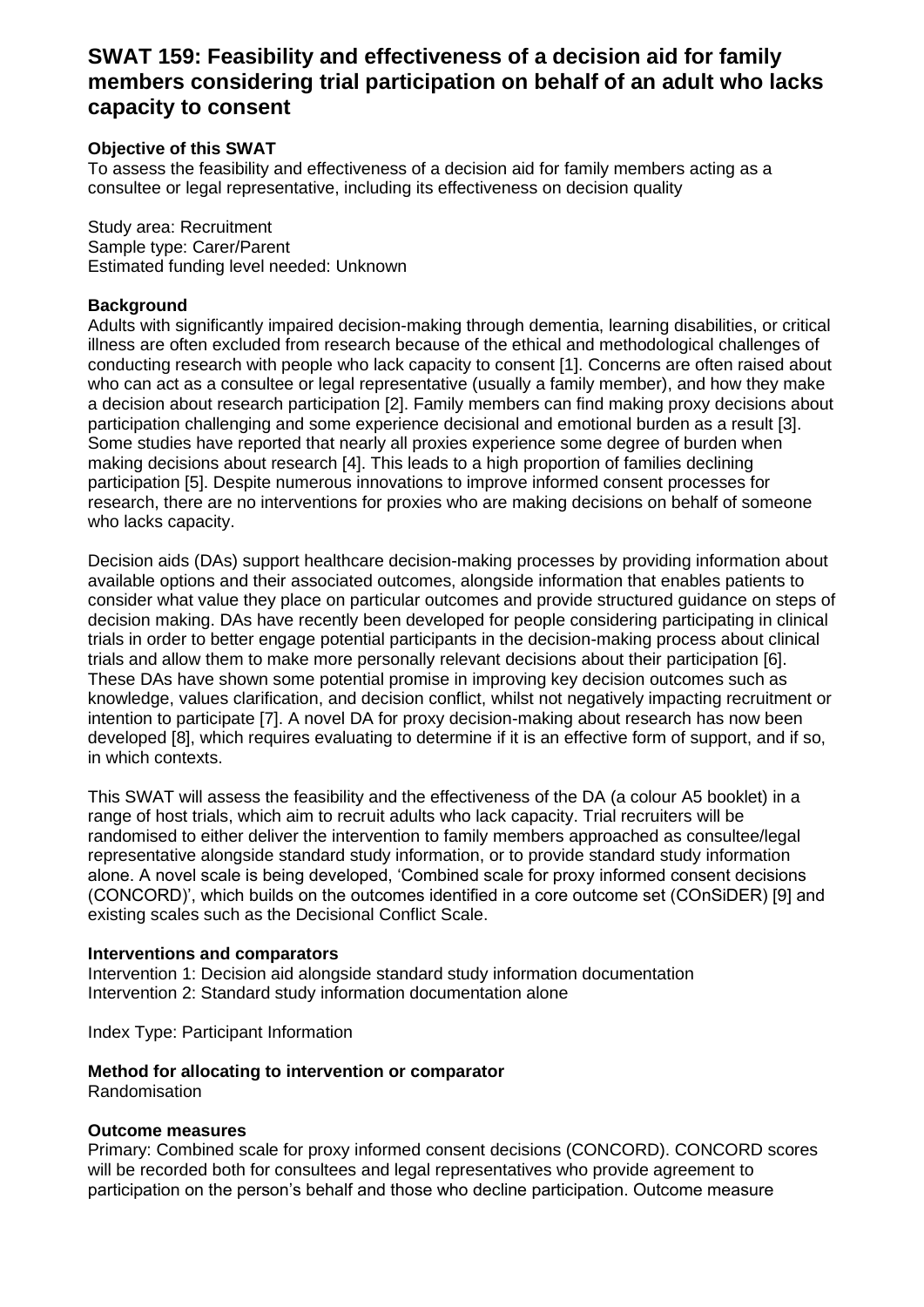completion will be aligned with the host trial processes but is expected to be completed in a relatively short timeframe following the decision.

Secondary: Secondary outcomes include selected CONCORD subscales of values clarity and preparedness, and the proportion of consultees and legal representatives who provide agreement to participate on the person's behalf and the proportion who decline participation.

#### **Analysis plans**

The primary analysis is the comparison of the CONCORD scale between each randomised group. Subgroup analysis will be considered for age, education level, relationship to the person being represented and delivery mode of the intervention.

#### **Possible problems in implementing this SWAT**

This is the first intervention (and SWAT) involving consultees and legal representatives making decisions about participation on behalf of someone who lacks capacity to consent, rather than prospective participants themselves. The DA has undergone acceptability testing and cognitive testing as part of the development process. As it is a novel intervention, further work is underway to qualitatively explore the barriers and facilitators to using the decision aid. We will then conduct a feasibility study to explore implementing the intervention and conducting the SWAT before commencing this SWAT across a range of trial types and settings. Randomisation to intervention or control will preferably be at an individual level, but will be dependent on the host trial design (e.g whether cluster or individually randomised, number of sites and recruiters).

The feasibility study will enable us to explore randomisation, recruitment and data collection processes. Following this, we will finalise the primary and secondary outcomes. Ethical approval will be required for parent trials hosting the SWAT. Embedded process and economic evaluations will be conducted alongside the SWAT to enable greater understanding about the contexts within which it may or may not be effective, and the resource implications of its use.

#### **References**

1. Shepherd V, Wood F, Griffith R, Sheehan M, Hood K. Protection by Exclusion? The (lack of) inclusion of adults who lack capacity to consent to research in clinical trials in the UK. Trials 2019;20:474. doi: 10.1186/s13063-019-3603-1

2. Shepherd V, Griffith R, Sheehan M, Wood F, Hood K. Healthcare professionals' understanding of the legislation governing research involving adults lacking mental capacity in England and Wales: a national survey. Journal of Medical Ethics 2018;44:632-37. doi: 10.1136/medethics-2017- 104722

3. Shepherd V, Hood K, Sheehan M, Griffith R, Wood F. 'It's a tough decision': A qualitative study of proxy decision-making for research involving adults who lack capacity to consent in UK. Age and Ageing 2019;48(6):903-9. doi: 10.1093/ageing/afz115

4. Sugarman J, Cain C, Wallace R, Welsh-Bohmer KA. How proxies make decisions about research for patients with Alzheimer's disease. JAGS 2001;49:1110–9. doi: 10.1046/j.1532- 5415.2001.49218.x

5. Mason S, Barrow H, Phillips A, et al. Brief report on the experience of using proxy consent for incapacitated adults. Journal of Medical Ethics 2006;32:61–2. doi: 10.1136/jme.2005.012302 6. Gillies K, Skea ZC, Campbell MK. Decision aids for randomised controlled trials: a qualitative exploration of stakeholders' views. BMJ Open 2014;4:e005734 doi: 10.1136/bmjopen-2014- 005734

7. Gillies K, Cotton SC, Brehaut JC, Politi MC, Skea Z. Decision aids for people considering taking part in clinical trials. Cochrane Database of Systematic Reviews 2015;(11):CD009736 doi: 10.1002/14651858.CD009736.pub2

8. Shepherd V, Wood F, Griffith R, et al. Development of a decision support intervention for family members of adults who lack capacity to consent to trials. BMC Medical Informatics and Decision Making 2021;21:30 doi: 10.1186/s12911-021-01390-4

9. Shepherd V, Wood F, Robling M, et al. Development of a core outcome set for the evaluation of interventions to enhance trial participation decisions on behalf of adults who lack capacity to consent: a mixed methods study (COnSiDER Study). Trials 2021;22:935 doi:10.1186/s13063-021- 05883-5

#### **Publications or presentations of this SWAT design**